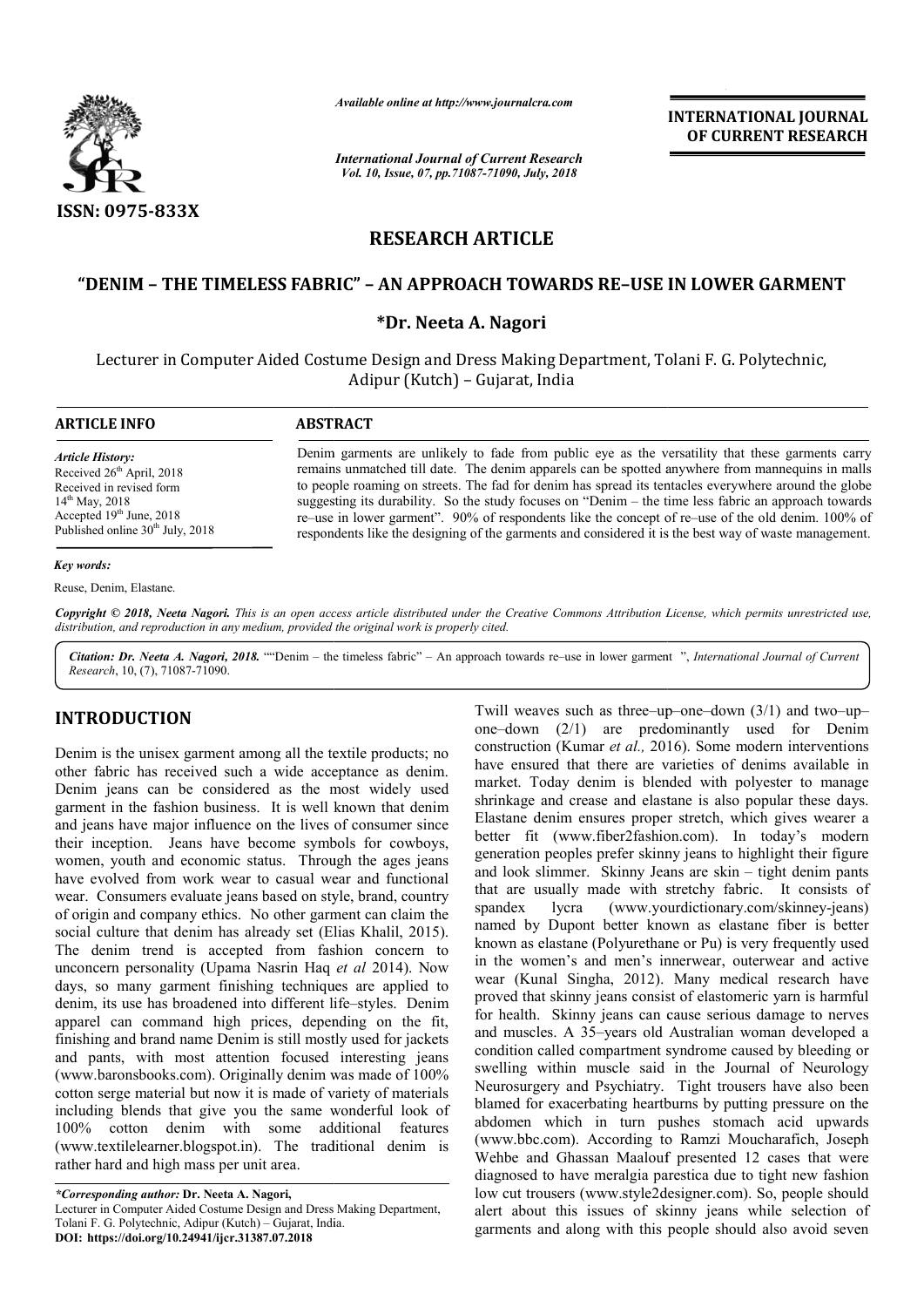fashion items that endanger health which includes Big Bags, Belt, Flip Flops, Pencil Skirt, Bras and killer heels (www.Timesofindia.indiatimes.com). Trends come and go but the charm of denim never creases to wear out with very fascinating history. Most commonly used form of denim is a 'Trouser" (www.style2designer.com). Denim as a fabric was introduced first in the USA during the Californian Gold Rush. Levi Strauss was a tent salesman in America who through the miners in Sanfrascisco needed a rugged pair of trouser that could withstand the rigours of their job. So he offered them trousers made out of Canvas. Across the Atlantic the French were already using heavy fabric known by the name Serge–de– Nimes, the Americans too started buying the fabrics from France discarding the canvas and used the same fabric for trousers with studs (www.textiletechnology.wordpress.com). In heartlands such as the united states the average American women owns 8.3 pair of jeans (cotton Incorporated 2005) and over half of the adults in the UK usually wear jeans (Mintel Market Research 2005) (Daniel Miller *et al* 2007). This exploratory research focuses on waste management to save the environment by designing new lower garments from reused old jeans or Denim with new look by designer as this fabric deserves the high esteem it has earned in all this years.

So a study was conducted with following objectives:

- 1. To study the denim fabric which is universally recognized and create awareness to avoid elastomer and other fashion items.
- 2. To design three styles of lower garments out of old denim.
- 3. To promote the re–use of old denim and study the acceptability, opinion about durability, cost, comfort, style and blending with other fabrics.

### **MATERIALS AND METHODS**

In order to proceed this study information regarding denim was collected which includes history of denim, weaves used in denim and along with this to create a knowledge of denim to the user's that what precaution should be taken while selecting a denim in which elastomer yarn is present as well as to create awareness about seven fashion items which can endanger the teenagers health. The survey was carried out in its different level of satisfaction in terms of acceptability, durability, cost, comfort, styles and blending with other fabrics. Questionnaire method was administered as the part of study. Totally 12 lower garments were cut, stitched and embellished i.e. 2 Skirts, 2 Shorts, 2 Dungarees, 2 Bermudas, 2 Full length Pants, 2 Wrap pants were prepared. The basic material used for designing garments was old jeans or denim with innovative blending of Mushroo, delicate net and embellished with Fabric painting, Appliqué work. Components like function is important like pockets were used. Double or triple stitched seams, all pressure points were bartacked and most pockets have rivet. Then according to the pattern trimmings such as elastics interfacings, zippers were used. The garments prepared were designed from designer's point of view in various color, patterns, styles and also keeping in mind regarding ongoing fashion and trends. The garments were showcased by organisizing a display and questionnaires were filled on the spot to check the acceptance level. Totally 100 questionnaires were filled by the respondents who were basically youth and adults. The qualitative and quantitative analysis was done by tabulating the data and then analyzing with percentage method.

#### **Major Findings**

1. About 90% respondents like the concept of re–use of the old denim and 10% of the respondents do not like the concept.



2. 100% of the respondents liked the garments developed by re–use of denim as it is the best way of waste management.



3. 100% of the respondents like the designing of the garments developed by re–use of old denim.



4. 40% L Skirt2, 30% L shorts5, 20% L shorts6, 10% L skirt4 in this way the comfortability percentage is shown by respondents.

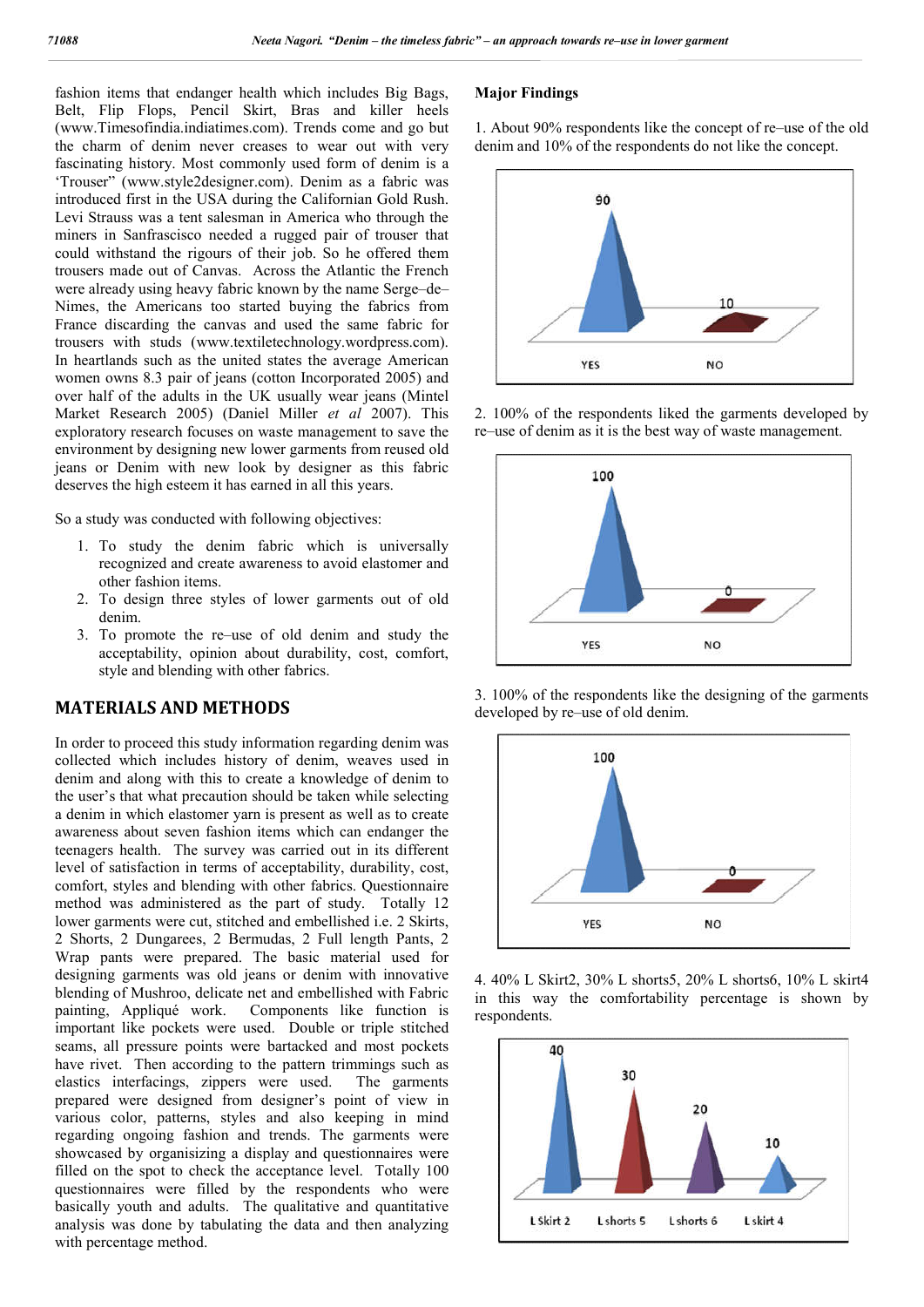

5. 40% L dungaree2, 30% L Bermudas5, 20 L Bermuda6 and 10% L Dungaree4 in this way the comfortability percentage is shown by respondents.





6. 40% L Wrap Pants5, 20% L Wrap Pant6, 20% L cut work Pants4 and 20% L Cut work Pants2 in this way the comfortability percentage is shown by respondents.





7. 100% respondents agreed that these garments will be accepted by the mass of the people.



8. 70% of the respondents liked the blending of denim with net and 30% of respondents liked the blending of denim with Mashroo fabric.



9. The cost of the garments was found to be moderate by 80% respondents and 20% respondents said that it is high cost.



10. The fashion items were said to be dangerous by 80% of the respondents but 20% respondents does not agree with this.